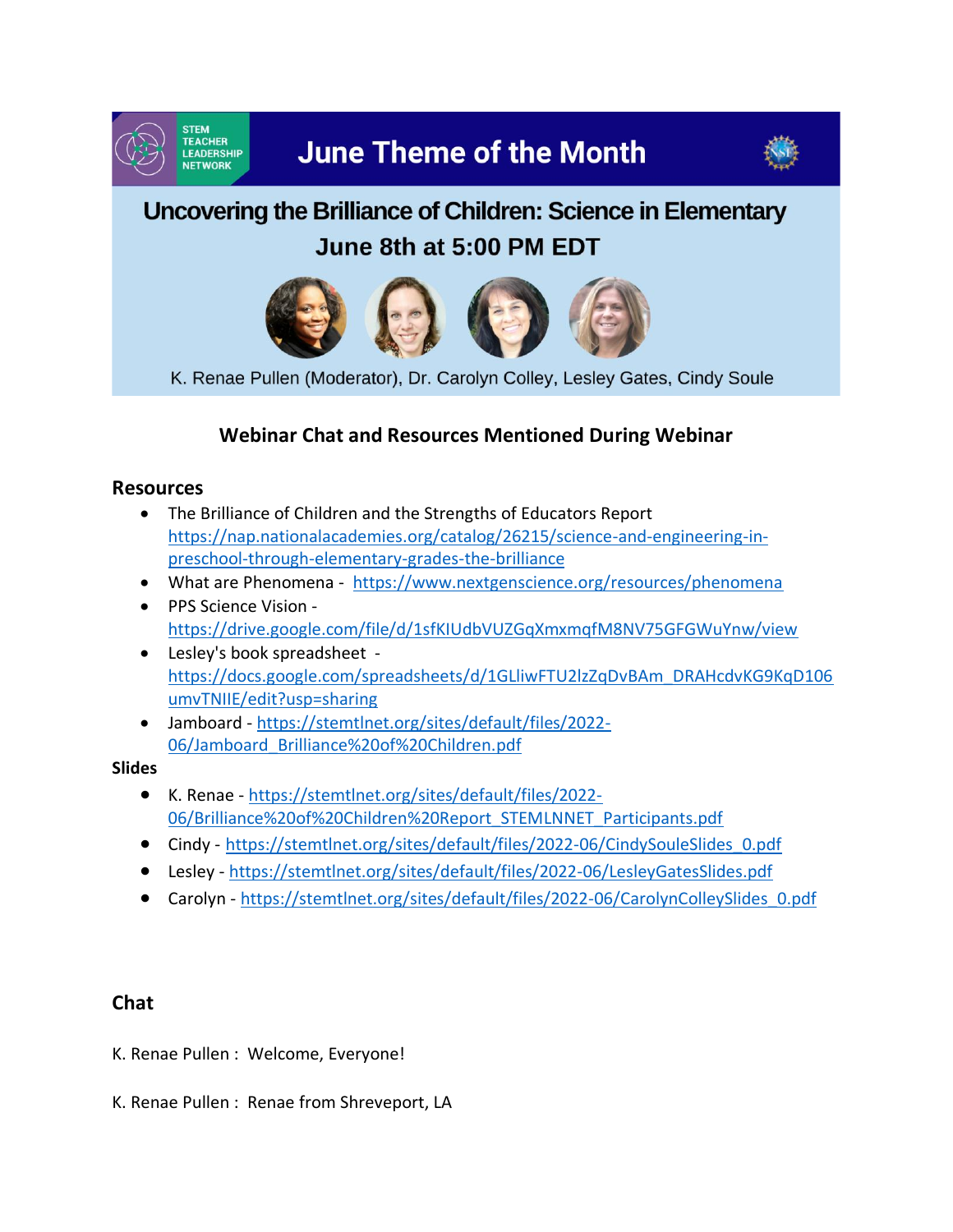Sarah O : Hello!

Rachel C: Hi, all! I'm Rachel from Knoxville, TN. I'm so excited for today's session!

Jennifer K : Jennifer Kennedy, PK-3 STEM specialist from Athens, AL

Joni Falk : Joni Falk from TERC in Cambridge MA

Adrienne H : So excited to be here to listen and learn! I am a researcher at the Maine Math and Science Alliance.

Sarah O : Sarah Otterson o Paris, Maine

Beth P : Hi! I'm Beth Pesnell. I live in Manhattan, KS and teach elementary preservice teachers (undergrad and graduate) at K-State University.

Cindy H : Cindy from Education Development Center in MA, currently (still) working from home south of Boston

Mary M : Hi all, Mrs. Michael

Jenn B : Jenn Brown-Whale, Elementary Science Resource Teacher, Central Maryland

Lori G : Lori PK-4th grade STEAM Rockford, IL

Chris H : Hello from sunny Kansas! I'm a NSTA STEM Teacher Ambassador and former STEM Coordinator for my local school district. Eager to learn today!

Beth P : It's so exciting to see my Twitterverse friends!

William B : Will Baur, Vancouver, WA science teacher, OpenSciEd facilitator

Elizabeth A : Hello, I am Elizabeth Alexander from Madera California

Ibidunni O : I am from Lewisburg, Pennsylvania. Previous American Sign Language Adjunct professor at University. Thanks for all.

VC G : Hello from Chicago, IL!  $\bigcirc$ 

Beth V : Hello! Will this recording be shared after the session?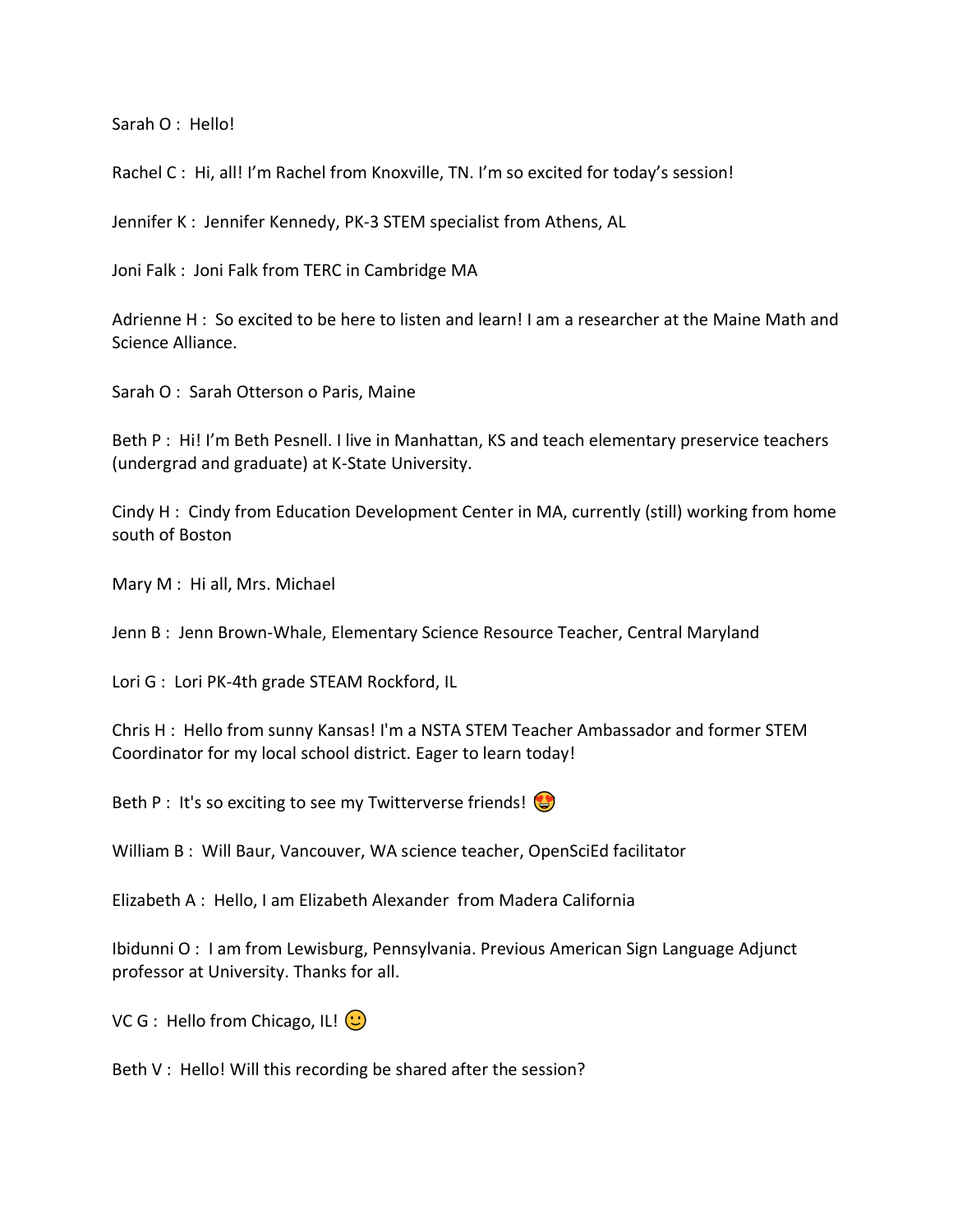Douglas W : Renae!

Douglas W : Miss you  $\odot$ 

Beth V : Thanks!

Chris H : Beth, I'm in the Little Apple also!

Susan W : Susan Wray, Director of Elementary Science and Engineering, Oklahoma State Department of Education

Douglas W : I'll be in Layayette soon.....lets eat some boudin!

K. Renae Pullen : Hey Douglas!!! Great to "see

TJ M : How did you get a panel of ROCKSTARS like this?!?!?

VC G : Vanessa Galarza, Managing Editor, Amplify Science

Lara C : Lara Cabaniss from Concord, NC- STEM Coach for Cabarrus County Schools

Kathy R : Kathy Renfrew now in Milford, MA, transplanted after 40 years in Vermont and now @krsciencelady and many more hats including Sibme Viruall Coach, Science specialist for the Wade Institute for Science Education and National Math and Science Initiaitive

Ivana M : Hello everyone from Croatia, at 11 pm.

Lesley Gates : Elizabeth! So great to see you here!!

Jeanne N : Jeanne Norris, UW ISME Learning and Partnership Specialist. Working on STEM Teaching Tools and Climate Ed Tools. @SciJeanne on Twitter!

Molly T : Molly Talbot - Louisiana Department of Education Science Specialist

Elizabeth B : Elizabeth Barrett-Zahn, Editor, Science and Children, NSTA.

Kim Descoteaux : Visit<https://stemtlnet.org/>for more related resources and the online discussion

Page K : Page Keeley, President National Science Education Leadership Association (NSELA)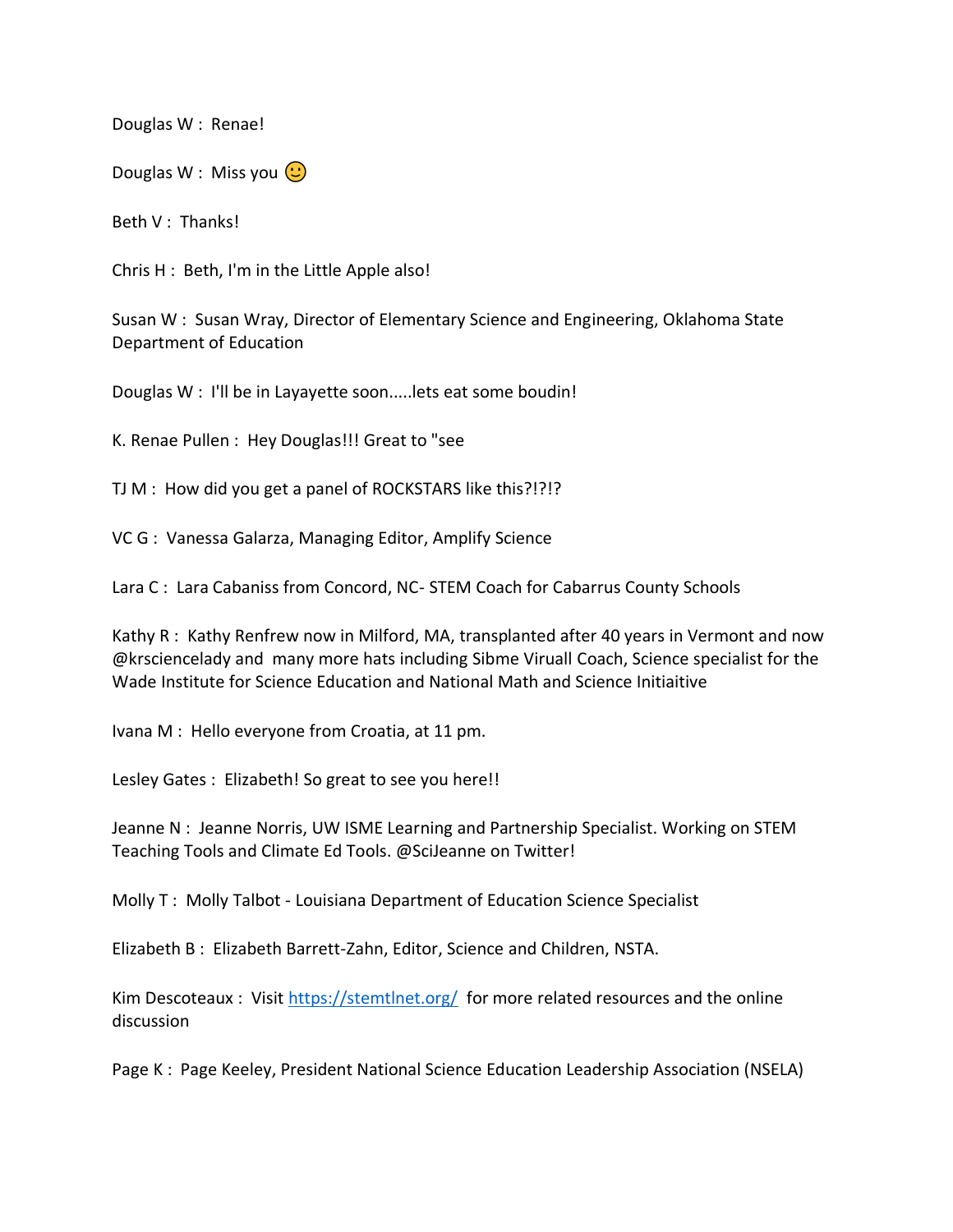Amanda C : Greetings from southern Oregon! My name is Amanda (she/her) and I'm an Asst. Professor of Education at SOU. castoa@sou.edu

K. Renae Pullen : Hi Molly! I'm so glad you came!!

Molly T: Hi Renae! Happy to be here!

K. Renae Pullen : The Brilliance of Children and the Strengths of Educators Report [https://nap.nationalacademies.org/catalog/26215/science-and-engineering-in-preschool](https://nap.nationalacademies.org/catalog/26215/science-and-engineering-in-preschool-through-elementary-grades-the-brilliance)[through-elementary-grades-the-brilliance](https://nap.nationalacademies.org/catalog/26215/science-and-engineering-in-preschool-through-elementary-grades-the-brilliance) 

Kim Descoteaux : Visit<https://stemtlnet.org/>for more related resources and the online discussion

Kim Descoteaux : This webinar is hosted by [https://stemtlnet.org](https://stemtlnet.org/) - Funded by NSF #1932761, Opinions expressed are those of the panelists and not necessarily those of the National Science Foundation.

Sue D : Connect to ELA and Math instruction.

Amanda C : Right on, Sue. We teach authentic STEM + ELA integration in our teacher preparation program. But changes must be made at the state and local policy level, too.

Kristi F: Who can we give credit to that quote or is it unknown?

Kathy R : I am all about integragting while honoring the integrity of each othe disciplines

Joni Falk : We will send a link to K. Renae Renae's PDF in our newsletter tomorrow!

Ibidunni O : Types of supports can interact with the wonderful students in the class for important the STEM.

K. Renae Pullen : K. Renae Renae Report Presentation (PDF) <https://drive.google.com/file/d/1kKWlCNVxw1oxPNydlWPI59thTxf8wmOC/view?usp=sharing>

Kathy R : Congratulations Cindy! Please join us in SEPA!!

Joni Falk : Good to see you Kathy!

Kristi F: Kathy - "integrating while honoring the integrity of each of the disciplines" I like how you worded that!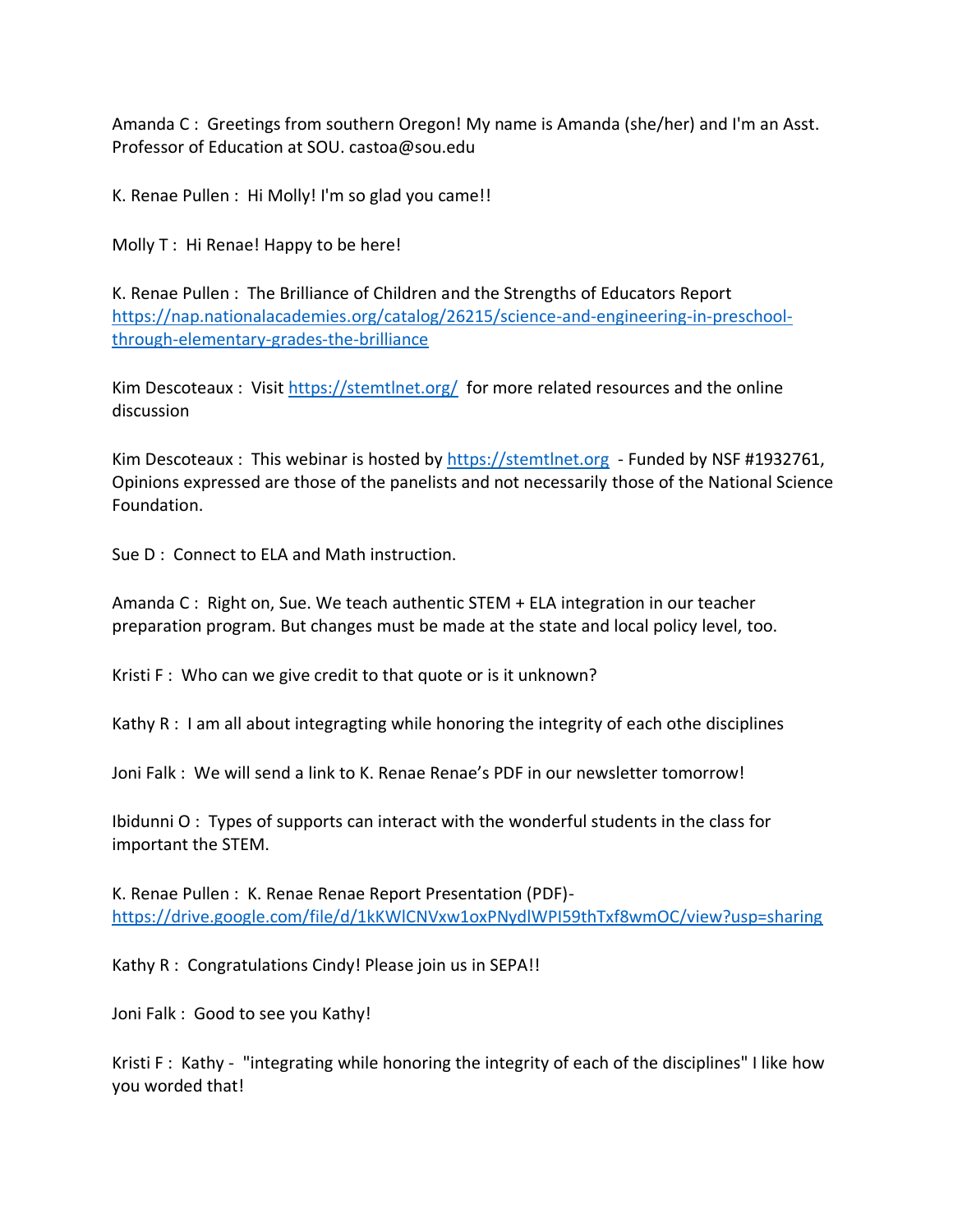Kathy R : yes Joni..this topic is so important to me…this is my passion!

Kathy R : I first did "science talk" In 4th grade back in the early 1990's ( Im a dinosaur)

Ibidunni O : station coach?

Beth P : YES! YES! YES!!!!

Kathy R : Lesley is amazing!!!

Kathy R : carolyn is amazing!!! I love learning from all of these Rockstars!!

Sue D: I began in San Antonio with ESL students in 1991. Back then hands on learning was the best way for the students.

K. Renae Pullen : Kristi- that quote came from the report

Kim Descoteaux : The Brilliance of Children and the Strengths of Educators Report: [https://nap.nationalacademies.org/catalog/26215/science-and-engineering-in-preschool](https://nap.nationalacademies.org/catalog/26215/science-and-engineering-in-preschool-through-elementary-grades-the-brilliance)[through-elementary-grades-the-brilliance](https://nap.nationalacademies.org/catalog/26215/science-and-engineering-in-preschool-through-elementary-grades-the-brilliance)

Kristi F : Thanks, Renae!

K. Renae Pullen :  $\triangle$ 

K. Renae Pullen : I love that.

Ivana M : I am a teacher of chemistry and biology in Croatia as well. Elementary science I'm interested in because I like to explore through play. students take me away from given concepts and broader ideas.

Kathy R : YES! YES! YRES!

Kathy R : MMSA is such a wonderful organization.

K. Renae Pullen : What are Phenomena <https://www.nextgenscience.org/resources/phenomena>

K. Renae Pullen : I love Talk Moves to help kids make their thinking visible

Kathy R : Talk Moves makes me rthink of Chapter 3 in Ambitious Science Teaching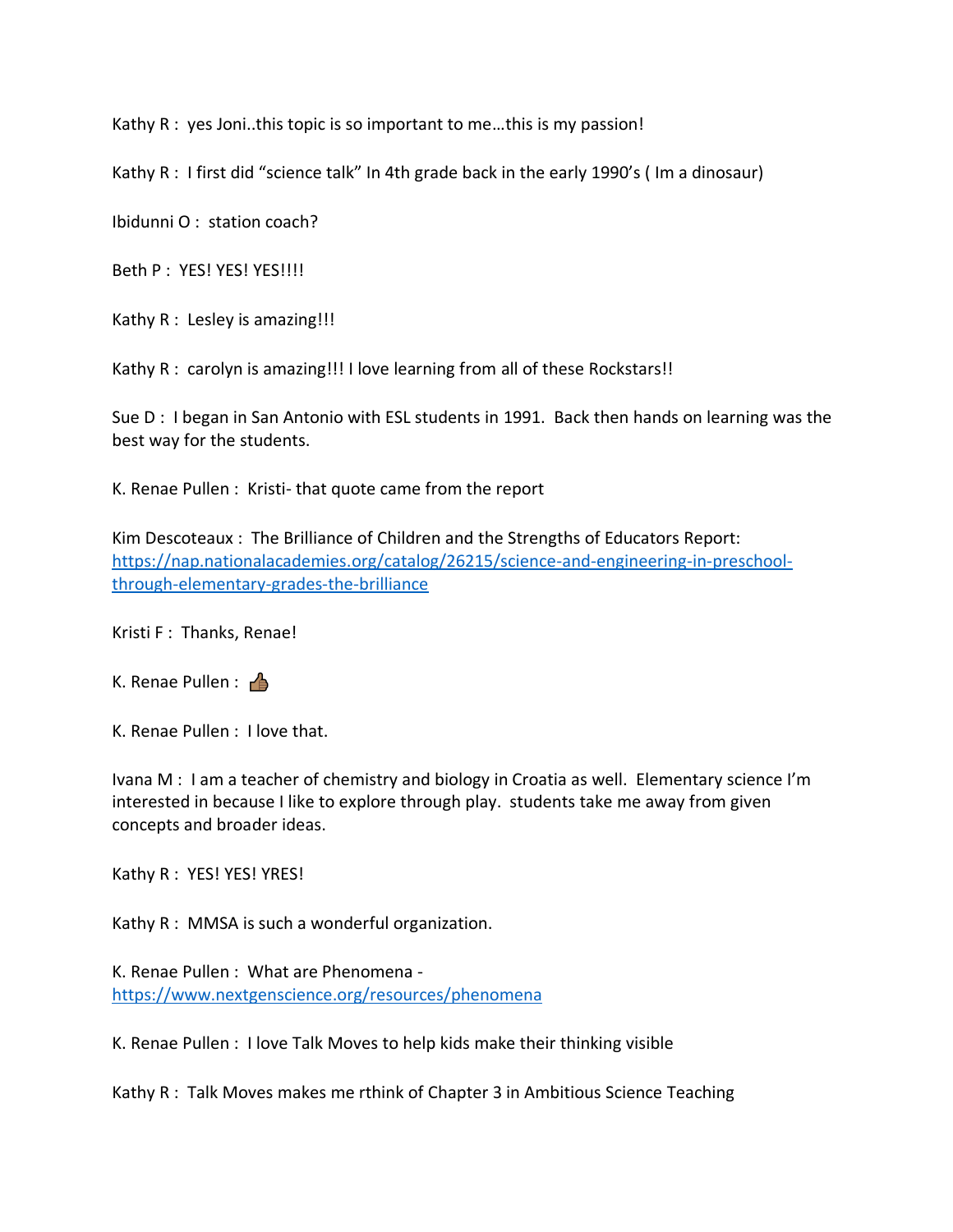Kathy R : and TERC- great talk respurces- Inquiry Project

K. Renae Pullen : PPS Science Vision <https://drive.google.com/file/d/1sfKIUdbVUZGqXmxmqfM8NV75GFGWuYnw/view>

Jeanne N : I lovvve Talk Moves. Easy to implement, high impact.

K. Renae Pullen : And it's free!

Ibidunni O : Interesting science exploration, teacher teachers them about fun science activity time. Part one. :o)

Jay L: As has been pointed out in various ways, these issues are part of larger systems problems. To address them, the entire system has to be examined. Components of the system can be within schools, professional development AND philosophies of and approaches to preservice education, and education policy at various levels. A basic question that requires collective exploration is "What do we value?" and the work at multiple levels to realize those values. It also helps to envision the system as an ecosystem, where what happens in one part of the system has both positive and negative consequences for all or most other parts of the system and vice versa.

Kathy R : Thank you Cindy for sharing your passion and your school!

Elizabeth B : Thanks, Cindy!

Brooke T : Cindy is a rockstar every single day!

K. Renae Pullen : Contact info - soulec@portlandschools.org, twitter-@SouleCindy

Elisa S : Thank you!

K. Renae Pullen : Jay, you make such a good, comprehensive point.

Ibidunni O : When they ensure that innovate their vision and ideal about a new generation after our timeline of experiences. Part two. Amazing to Dr. Cindy. Thanks!

K. Renae Pullen : "It also helps to envision the system as an ecosystem, where what happens in one part of the system has both positive and negative consequences for all or most other parts of the system and vice versa." Love it Jay!

Ibidunni O : Tactile books?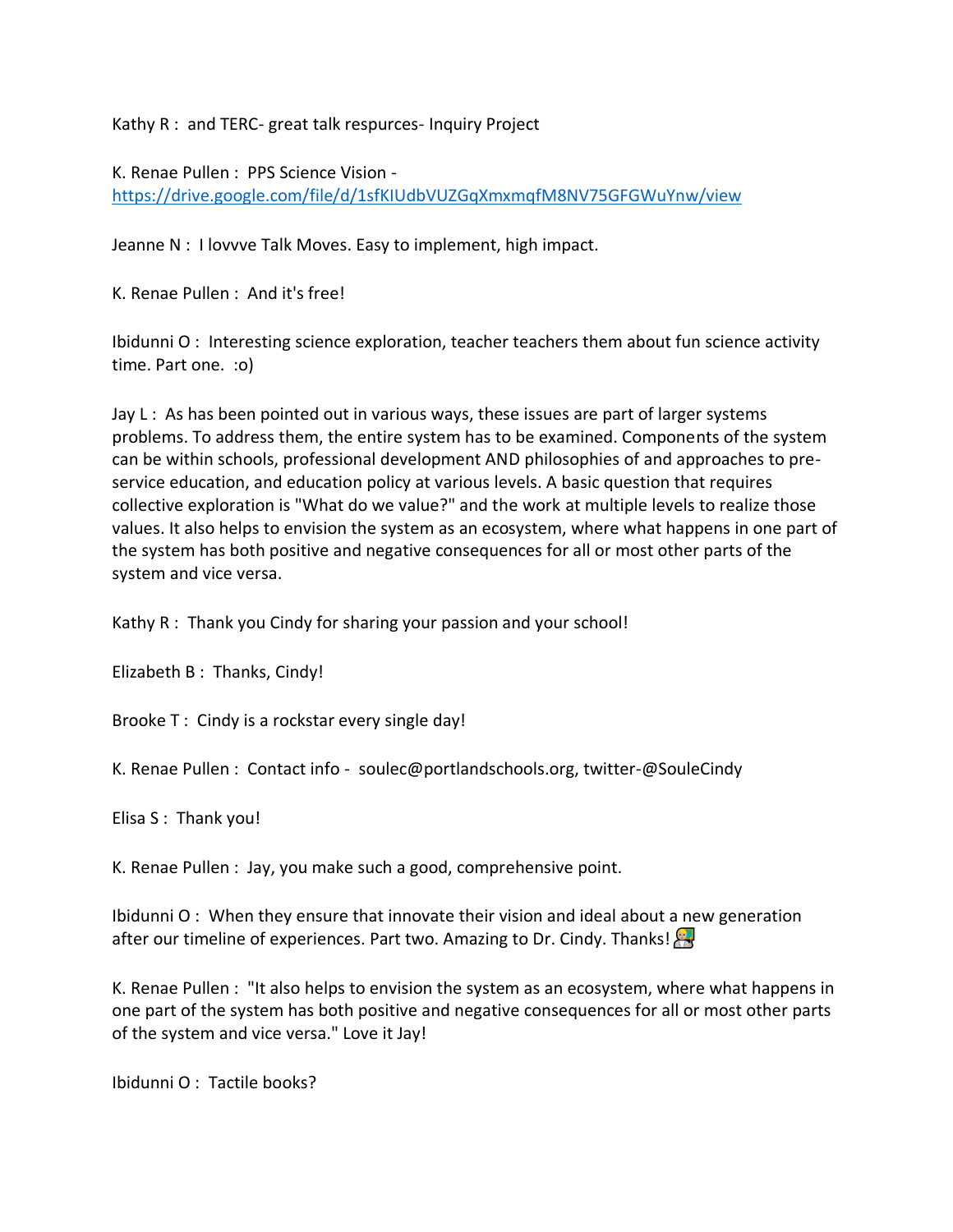K. Renae Pullen : Look at that data!

Elizabeth B : And look at how much more they are writing!

Beth P : Those notebooks  $\bigodot$ 

Kathy R : This is soooo cool! Data, notebooks ,,,,

K. Renae Pullen : Kids deserve the time to be able to write and analyze data in elementary science

Kathy R : not to mention scientisits, sea ice and more

Kathy R : I want to have time to talki to each of these speakers to ask so many more questions

Joni Falk : Well please post on the post webinar discussion on stemtlnet.org

Ibidunni O : Diversity of the kids would love the counting any numbers with math to connect STEM outdoors. Wow! That is great! :o)

K. Renae Pullen : Great point, Ibidunni!

Sue D : Data is only useful when the students are able to give it meaning.

VC G : Just incredible to get students at this age to grapple with real data like this! They can do it with the right supports. Love this!

Abdel F : we don't need to wait a children untill being adult to give his view about the surounding, it's a false idea I think

Kathy R : Carolyn, thank you. I love the connections between the disciplines

Ibidunni O : I am ensure that, they create the types of excel with any STEM.

Elizabeth B : WOW! Great connections, Carolyn.

Carolyn Colley : Summer Zoom party?

Kristi F : Love that unit! Thanks for sharing!

Kathy R : Carolyn, I am into that Zoom party!!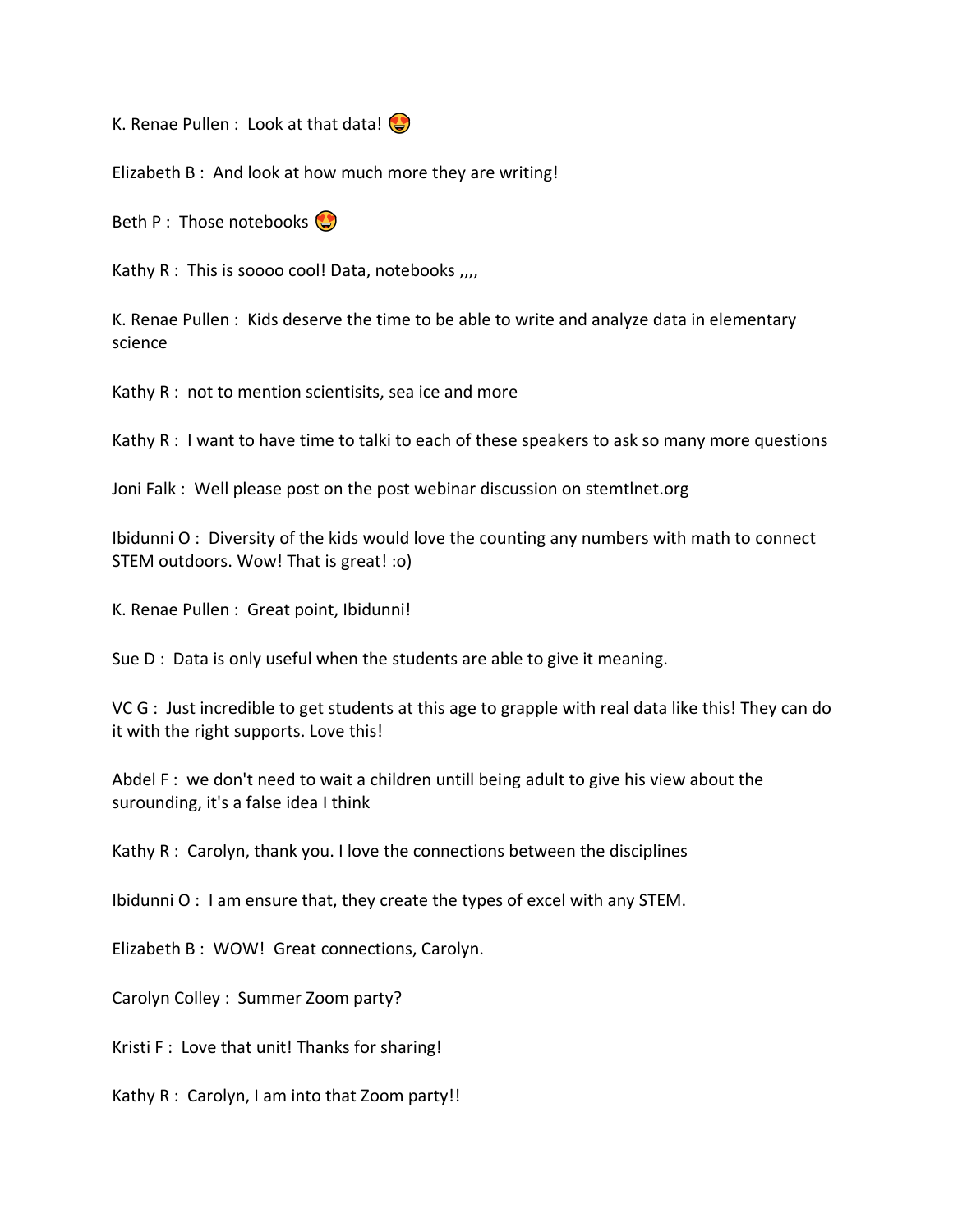Lori G : Great ideas from Carolyn and Cindy!

Kathy R : YEES

K. Renae Pullen : Lesley's Slides -

[https://docs.google.com/presentation/d/1jcmLpqn9y8k4kgZ7WcpH\\_RrRMiiwGD00ROpufpzdAg](https://docs.google.com/presentation/d/1jcmLpqn9y8k4kgZ7WcpH_RrRMiiwGD00ROpufpzdAgk/edit?usp=sharing) [k/edit?usp=sharing](https://docs.google.com/presentation/d/1jcmLpqn9y8k4kgZ7WcpH_RrRMiiwGD00ROpufpzdAgk/edit?usp=sharing)

Kathy R : YES! YES!

Kathy R : YES!

K. Renae Pullen : I love it, Ibidunni!

Ibidunni O : Thanks, K. Renae Renae.

Carolyn Colley : Children's books can inspire simple investigations in so many ways! -- gateway to testing out questions or claims

Sue D : I use this with many lessons especially with young students. Iggy Peck, What Do You Do With an Idea . . .

Kathy R : and you don't have to read the whole thing every time

K. Renae Pullen : I think that's important to remember. Also, we should feel empowered to leverage the morphology of academic words strategically

Sue D : I love that book!!

VC G : Would be great to have a children's book list by NGSS as a resource.

Kristi F: Lesley, I am getting so excited about planning for next year as you have introduced me to some new books!

Carolyn Colley : Planning stop-think/jot-talk points in books is a great task to do as a teacher team. It's interesting to see where each teacher wants to pause and what they plan to asK. Renae It always expands what I notice and attend to and gives me lots of back-pocket options to try on-the-fly if student conversations take me away from my original plan but still related to learning goals

Kathy R : Notice she's using those books with 5th graders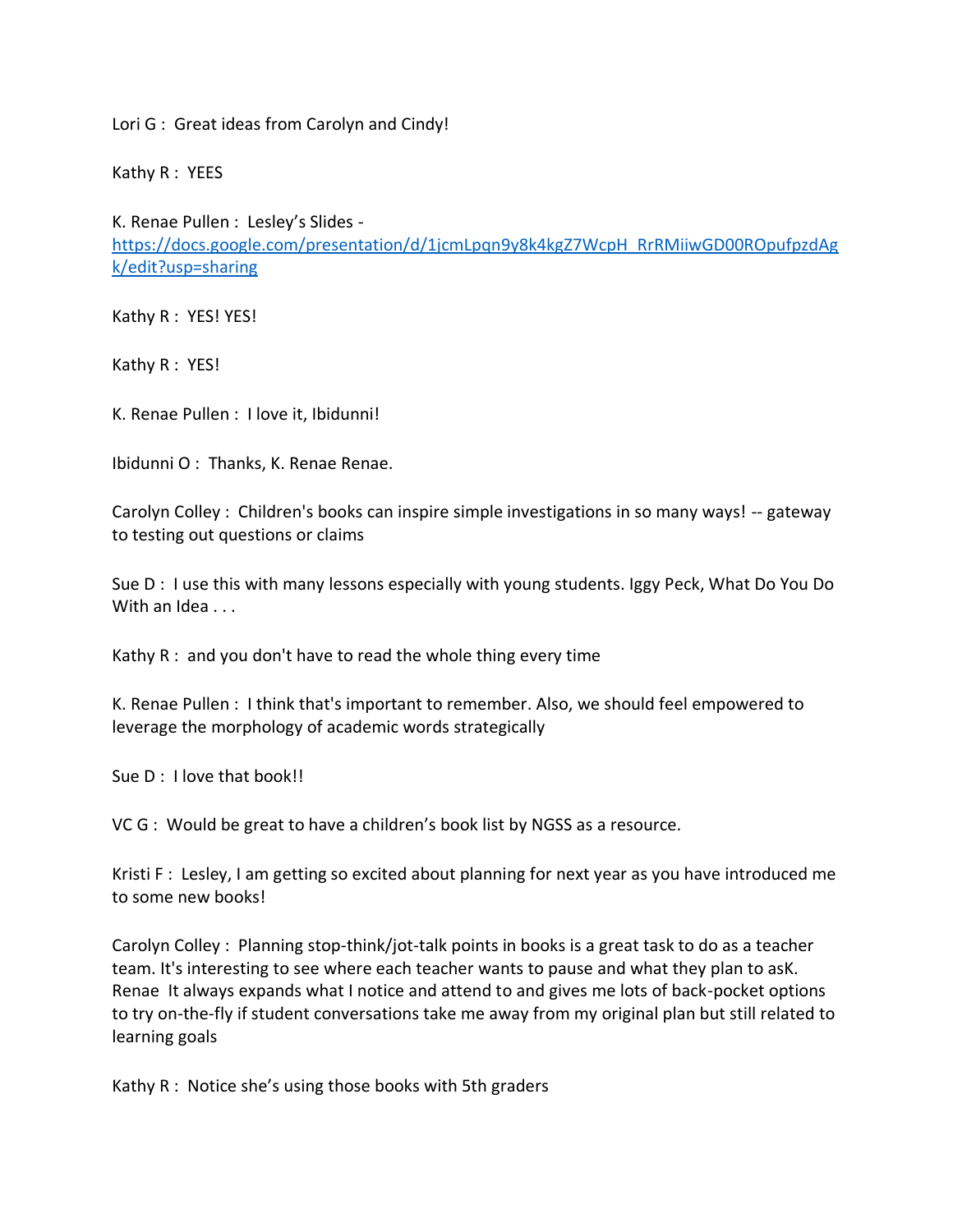Carolyn Colley : The fluffiest pancake challenge LOL

Ibidunni O : Give the vocabulary units of the books very importantly them. They can build the vocabulary units at the level.

Kathy R : One of my favorites!

Jeanne N : Each presenter has been wonderful. I appreciate the rich details and nuance you were able to pack into a short amount of time. Thank you!

Ibidunni O : Reading standards are key factors for children to force writing their thinkers. That is wonderful readings.

K. Renae Pullen : Lesley's book spreadsheet is pure gold Book List Spreadsheet [https://docs.google.com/spreadsheets/d/1GLliwFTU2lzZqDvBAm\\_DRAHcdvKG9KqD106umvTNI](https://docs.google.com/spreadsheets/d/1GLliwFTU2lzZqDvBAm_DRAHcdvKG9KqD106umvTNIIE/edit?usp=sharing) [IE/edit?usp=sharing](https://docs.google.com/spreadsheets/d/1GLliwFTU2lzZqDvBAm_DRAHcdvKG9KqD106umvTNIIE/edit?usp=sharing)

Kristi F: Phenomenal speakers!

K. Renae Pullen : Please contribute to the Jamboard [https://jamboard.google.com/d/16T5y9V1\\_rgV1QqbRUbRtY5B5n\\_OkME1ztsi2J\\_7Mt14/edit?us](https://jamboard.google.com/d/16T5y9V1_rgV1QqbRUbRtY5B5n_OkME1ztsi2J_7Mt14/edit?usp=sharing) [p=sharing](https://jamboard.google.com/d/16T5y9V1_rgV1QqbRUbRtY5B5n_OkME1ztsi2J_7Mt14/edit?usp=sharing)

Lori G : Wow! Excellent!

Joni Falk : We will send the resources out tomorrow in our newsletter!

Kathy R : Lesley, thank you so much! I love learning with you!

Elizabeth B : Totally jam-packed and amazing! Thanks for all the resources too!

Kim Descoteaux : Please contribute to the Jamboard [https://jamboard.google.com/d/16T5y9V1\\_rgV1QqbRUbRtY5B5n\\_OkME1ztsi2J\\_7Mt14/edit?us](https://jamboard.google.com/d/16T5y9V1_rgV1QqbRUbRtY5B5n_OkME1ztsi2J_7Mt14/edit?usp=sharing) [p=sharing](https://jamboard.google.com/d/16T5y9V1_rgV1QqbRUbRtY5B5n_OkME1ztsi2J_7Mt14/edit?usp=sharing)

Chris H : Thank you for a STEMazing presentation. I wish I was still teaching!

Arzu T : thanks to all the panelists for sharing

Brooke T : Thank you to all the presenters. You gave us so much to think about-resources, ideas, examples